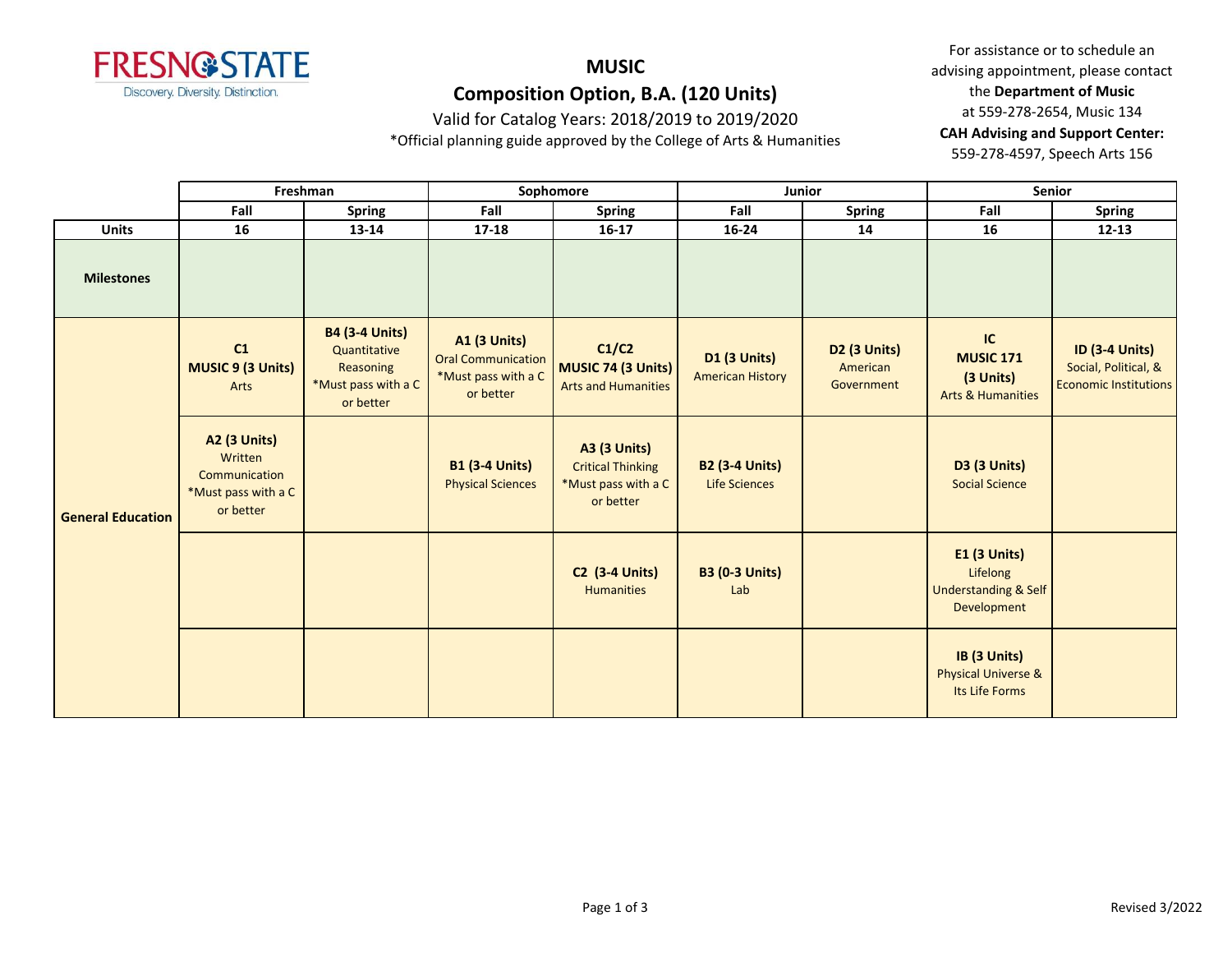

Valid for Catalog Years: 2018/2019 to 2019/2020

\*Official planning guide approved by the College of Arts & Humanities

|              | Freshman                                                                           |                                                      | Sophomore                                                                                                                          |                                                         | Junior                                                                              |                                                                                                                    | <b>Senior</b>                                                                    |                                                                                                                                                   |
|--------------|------------------------------------------------------------------------------------|------------------------------------------------------|------------------------------------------------------------------------------------------------------------------------------------|---------------------------------------------------------|-------------------------------------------------------------------------------------|--------------------------------------------------------------------------------------------------------------------|----------------------------------------------------------------------------------|---------------------------------------------------------------------------------------------------------------------------------------------------|
|              | Fall                                                                               | <b>Spring</b>                                        | Fall                                                                                                                               | <b>Spring</b>                                           | Fall                                                                                | <b>Spring</b>                                                                                                      | Fall                                                                             | <b>Spring</b>                                                                                                                                     |
| <b>Units</b> | 16                                                                                 | 13-14                                                | 17-18                                                                                                                              | $16-17$                                                 | 16-24                                                                               | 14                                                                                                                 | 16                                                                               | $12 - 13$                                                                                                                                         |
| <b>Major</b> | <b>MUSIC 1A</b><br>$(1$ Unit)                                                      | <b>MUSIC 1B</b><br>$(1$ Unit)<br>[Pre-Req: MUSIC 1A] | <b>MUSIC 1C</b><br>$(1$ Unit)<br>[Pre-Req: MUSIC 1B]                                                                               | <b>MUSIC 1D</b><br>$(1$ Unit)<br>[Pre-Req: MUSIC 1C]    | <b>MUSIC 20</b><br>$(0$ Unit)                                                       | <b>MUSIC 20</b><br>$(0$ Unit)                                                                                      | <b>MUSIC 20</b><br>$(0$ Unit)                                                    | <b>MUSIC 20</b><br>$(0$ Unit)                                                                                                                     |
|              | <b>MUSIC 20</b><br>$(0$ Unit)                                                      | <b>MUSIC 4B</b><br>(2 Units)<br>[Pre-Req: MUSIC 9]   | <b>MUSIC 4C</b><br>(2 Units)<br>[Pre-Req: MUSIC 4B]<br>*Must pass Piano<br><b>Proficiency Exam</b><br>after completing<br>MUSIC 4C | <b>MUSIC 20</b><br>$(0$ Unit $)$                        | <b>MUSIC 103</b><br>$(1$ Unit)                                                      | <b>MUSIC 103</b><br>$(1$ Unit)                                                                                     | <b>MUSIC 103</b><br>$(1$ Unit)                                                   | <b>MUSIC 103</b><br>$(1$ Unit)                                                                                                                    |
|              | MUSIC 31/131 -<br>39/139<br>$(1$ Unit)                                             | <b>MUSIC 20</b><br>$(0$ Unit $)$                     | <b>MUSIC 20</b><br>$(0$ Unit $)$                                                                                                   | MUSIC 31/131 -<br>39/139<br>$(1$ Unit)                  | <b>MUSIC 144</b><br>(3 Units)<br>[Pre-Req: MUSIC 42]                                | <b>MUSIC 141</b><br>(3 Units)<br>[Pre-Req: MUSIC 43]<br>OR<br><b>MUSIC 142</b><br>(3 Units)<br>[Pre-Req: MUSIC 42] | <b>MUSIC 148</b><br>$(1$ Unit)<br>[Pre-Req: 2 semesters]<br>of MUSIC 48; Jury I] | <b>MUSIC 184</b><br>(3 Units)<br>[Pre-Req: MUSIC 182]                                                                                             |
|              | <b>MUSIC 40</b><br>(3 Units)<br>[Pre-Req: Concurrent]<br>enrollment<br>in MUSIC 9] | MUSIC 31/131 -<br>39/139<br>$(1$ Unit)               | MUSIC 31/131 -<br>39/139<br>$(1$ Unit)                                                                                             | MUSIC <sub>43</sub><br>(3 Units)<br>[Pre-Req: MUSIC 42] | <b>MUSIC 148</b><br>$(1$ Unit)<br>[Pre-Req: 2 semesters]<br>of<br>MUSIC 48; Jury I] | <b>MUSIC 148</b><br>$(1$ Unit)<br>[Pre-Req: 2 semesters<br>of MUSIC 48; Jury I]                                    | <b>Music Elective</b><br>(2 Units)<br>*With advisor<br>approval                  | <b>MUSIC 198</b><br>(2 Units)<br>[Pre-Req: Piano<br>Proficiency; Senior<br>standing; approval of<br>major applied music<br>instructor or advisor] |
|              | MUSIC 47<br>(2 Units)                                                              | MUSIC 41<br>(3 Units)<br>[Pre-Req: MUSIC 40]         | <b>MUSIC 42</b><br>(3 Units)<br>[Pre-Req: MUSIC 41]                                                                                | MUSIC 102, 117,<br>or 118<br>$(1$ Unit)                 | <b>MUSIC 161A</b><br>(3 Units)<br>[Pre-Req: MUSIC 41,<br>74;<br>Junior standing]    | <b>MUSIC 161B</b><br>(3 Units)<br>[Pre-Req: MUSIC 41,<br>74;<br>Junior standing]                                   |                                                                                  |                                                                                                                                                   |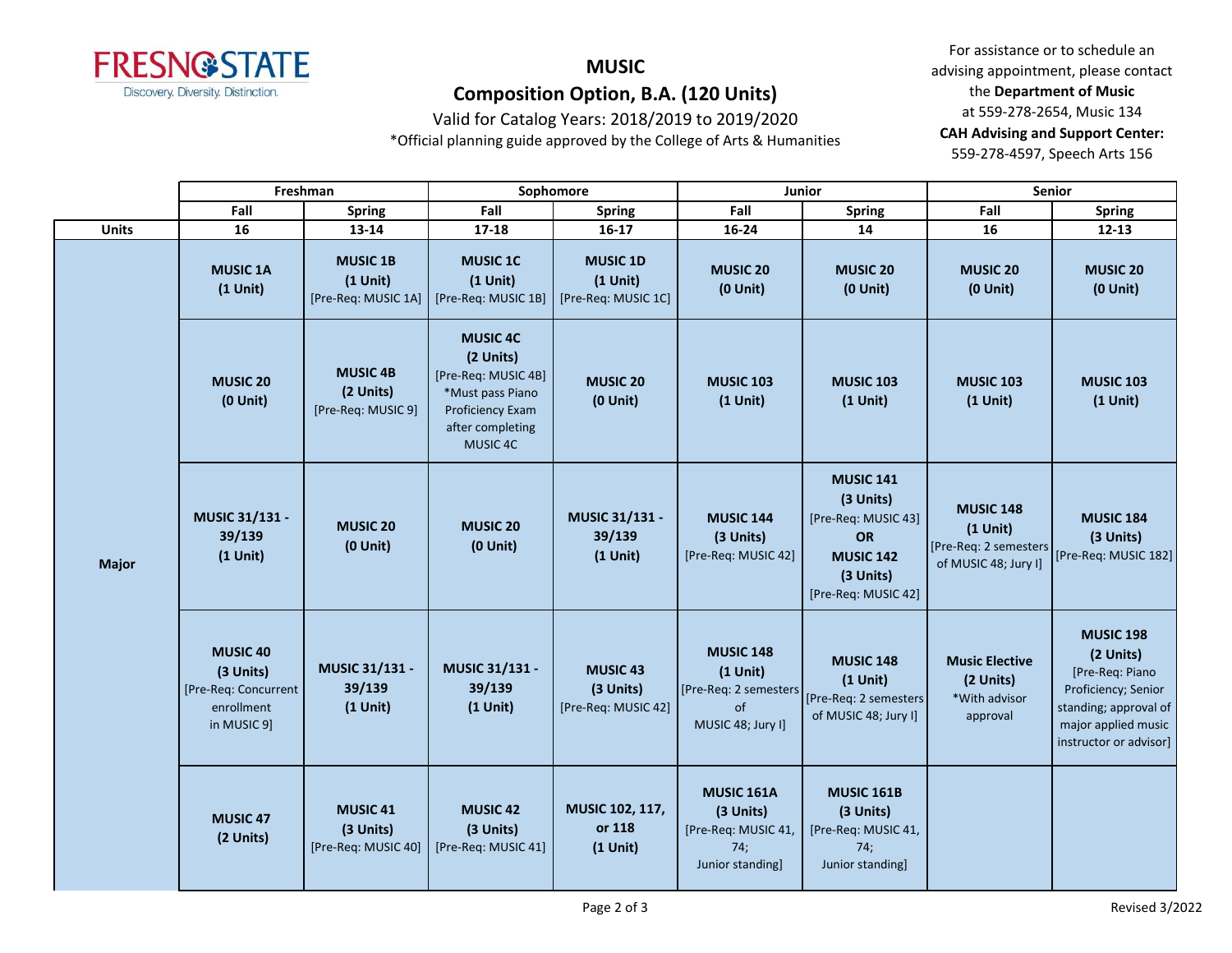

Valid for Catalog Years: 2018/2019 to 2019/2020

\*Official planning guide approved by the College of Arts & Humanities

For assistance or to schedule an advising appointment, please contact the **Department of Music** at 559-278-2654, Music 134 **CAH Advising and Support Center:**  559-278-4597, Speech Arts 156

|                                                               | Freshman                                                                                             |                                                                                                                                                     | Sophomore                                                                           |                                                                                        | Junior                                                                                                                  |                                                                                 | Senior |                                                 |
|---------------------------------------------------------------|------------------------------------------------------------------------------------------------------|-----------------------------------------------------------------------------------------------------------------------------------------------------|-------------------------------------------------------------------------------------|----------------------------------------------------------------------------------------|-------------------------------------------------------------------------------------------------------------------------|---------------------------------------------------------------------------------|--------|-------------------------------------------------|
|                                                               | Fall                                                                                                 | <b>Spring</b>                                                                                                                                       | Fall                                                                                | <b>Spring</b>                                                                          | Fall                                                                                                                    | <b>Spring</b>                                                                   | Fall   | <b>Spring</b>                                   |
| <b>Units</b>                                                  | 16                                                                                                   | $13 - 14$                                                                                                                                           | 17-18                                                                               | $16 - 17$                                                                              | 16-24                                                                                                                   | 14                                                                              | 16     | $12 - 13$                                       |
| <b>Major</b>                                                  | <b>MUSIC 48</b><br>(2 Units)<br>[Pre-Req: Pre-Req:<br>MUSIC 47 (may be<br>instructor<br>permission)] | <b>MUSIC 48</b><br>(2 Units)<br>[Pre-Req: Pre-Req:<br>MUSIC 47 (may be<br>taken concurrently w/ taken concurrently w/<br>instructor<br>permission)] | <b>MUSIC 58</b><br>(2 Units)<br>[Pre-Req: MUSIC 41]                                 | <b>MUSIC 148</b><br>$(1$ Unit $)$<br>[Pre-Req: 2 semesters]<br>of<br>MUSIC 48; Jury I] | <b>MUSIC 182</b><br>(2 Units)<br>[Pre-Req: MUSIC 1B,<br>42]                                                             | <b>MUSIC 183</b><br>(3 Units)<br>[Pre-Req: MUSIC<br>$182$ ]                     |        |                                                 |
|                                                               | <b>MUSIC 102, 117,</b><br>or 118<br>$(1$ Unit)                                                       | <b>MUSIC 102, 117,</b><br>or 118<br>$(1$ Unit $)$                                                                                                   | <b>MUSIC 102, 117,</b><br>or 118<br>$(1$ Unit)                                      |                                                                                        |                                                                                                                         | <b>Jury II</b><br>$(0$ Unit $)$<br>[Pre-Req: Piano<br>Proficiency;<br>MUSIC 1B] |        |                                                 |
|                                                               |                                                                                                      | Jury I<br>$(0$ Unit $)$                                                                                                                             | <b>MUSIC 148</b><br>$(1$ Unit)<br>[Pre-Req: 2 semesters]<br>of<br>MUSIC 48; Jury I] |                                                                                        |                                                                                                                         |                                                                                 |        |                                                 |
| <b>Additional</b><br><b>Graduation</b><br><b>Requirements</b> |                                                                                                      |                                                                                                                                                     |                                                                                     |                                                                                        | <b>UDWS (0-4 Units)</b><br>*Upper Division<br><b>Writing Exam</b><br>OR "W" Course (must<br>pass with a C or<br>better) |                                                                                 |        | MI (3 Units)<br>Multicultural/<br>International |

#### **FOOTNOTES:**

**Prerequisites/Corequisites:** Other restrictions may apply. Please see your course catalog for detailed prerequisite/corequisite requirements.

Grade Requirements: Music students must earn a C or better in each course used for the major, including the core and specific option. No course taken for the Music major can be graded on a CR/NC basis except for courses with mandatory CR/NC grading.

**MUSIC 4B & 4C:** May be waived by passing the designated Piano Proficiency Exam.

Upper Division Writing Skills requirement (UDWS): All undergraduate students must demonstrate competency in writing skills by passing the Upper Division Writing Exam (UDWE) or by obtaining a C or better in an approved upper division writing course, identified by the letter "W."

Substitutions: If substitutions/exceptions/waivers are made for any major courses that also meet GE and/or the Multicultural/International graduation requirement, the student is responsible for completing additional courses to satisfy the respective areas (GE and/or MI). This also includes the upperdivision writing requirement.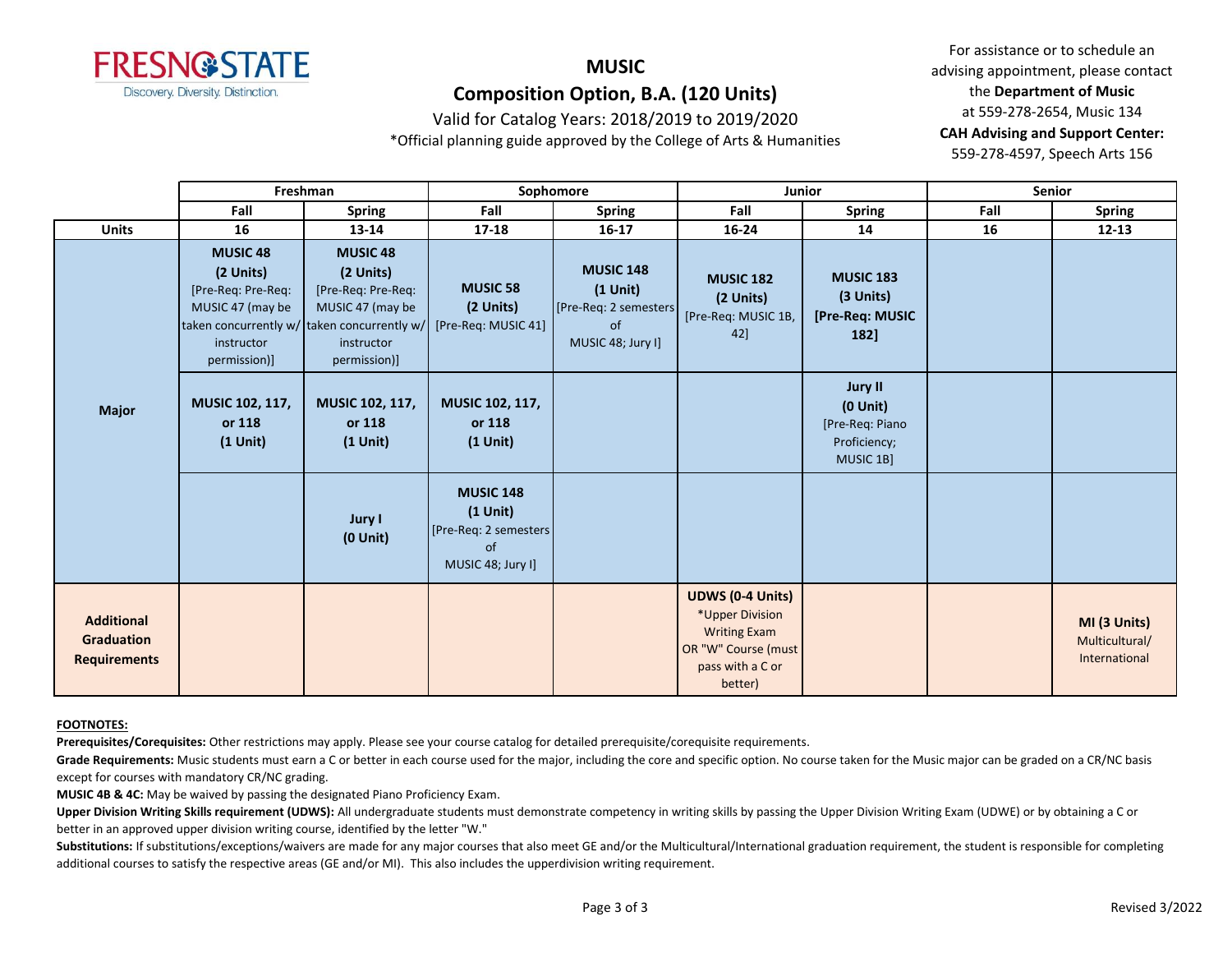

### Valid for Catalog Years: 2013/2014 to 2017/2018

\*Official planning guide approved by the College of Arts & Humanities

|                             | Freshman                                                                         |                                                                                            | Sophomore                                                                            |                                                                                     | Junior                                         |                                        | Senior                                                                            |                                                                               |
|-----------------------------|----------------------------------------------------------------------------------|--------------------------------------------------------------------------------------------|--------------------------------------------------------------------------------------|-------------------------------------------------------------------------------------|------------------------------------------------|----------------------------------------|-----------------------------------------------------------------------------------|-------------------------------------------------------------------------------|
|                             | Fall                                                                             | <b>Spring</b>                                                                              | Fall                                                                                 | <b>Spring</b>                                                                       | Fall                                           | <b>Spring</b>                          | Fall                                                                              | <b>Spring</b>                                                                 |
| <b>Units</b>                | 16                                                                               | 13-14                                                                                      | $17 - 18$                                                                            | $16 - 17$                                                                           | $16 - 24$                                      | 14                                     | 16                                                                                | $12 - 13$                                                                     |
| General<br><b>Education</b> | C1<br><b>MUSIC 9 (3 Units)</b><br>Arts                                           | <b>B4 (3-4 Units)</b><br><b>Quantitative Reasoning</b><br>*Must pass with a C or<br>better | <b>A1 (3 Units)</b><br><b>Oral Communication</b><br>*Must pass with a C<br>or better | C1/C2<br><b>MUSIC 74 (3)</b><br>Units)<br>Arts and<br><b>Humanities</b>             | <b>D1 (3 Units)</b><br><b>American History</b> | D2 (3 Units)<br>American<br>Government | IC<br><b>MUSIC 171</b><br>(3 Units)<br><b>Arts &amp; Humanities</b>               | <b>ID (3-4 Units)</b><br>Social, Political, &<br><b>Economic Institutions</b> |
|                             | A2 (3 Units)<br><b>Written Communication</b><br>*Must pass with a C or<br>better |                                                                                            | <b>B1 (3-4 Units)</b><br><b>Physical Sciences</b>                                    | <b>A3 (3 Units)</b><br><b>Critical Thinking</b><br>*Must pass with a C<br>or better | <b>B2 (3-4 Units)</b><br><b>Life Sciences</b>  |                                        | <b>D3 (3 Units)</b><br><b>Social Science</b>                                      | MI (3 Units)<br>Multicultural/<br>International                               |
|                             |                                                                                  |                                                                                            |                                                                                      | <b>C2 (3-4 Units)</b><br><b>Humanities</b>                                          | <b>B3 (0-3 Units)</b><br>Lab                   |                                        | <b>E1 (3 Units)</b><br>Lifelong<br><b>Understanding &amp;</b><br>Self Development |                                                                               |
|                             |                                                                                  |                                                                                            |                                                                                      |                                                                                     |                                                |                                        | IB (3 Units)<br><b>Physical Universe &amp;</b><br>Its Life Forms                  |                                                                               |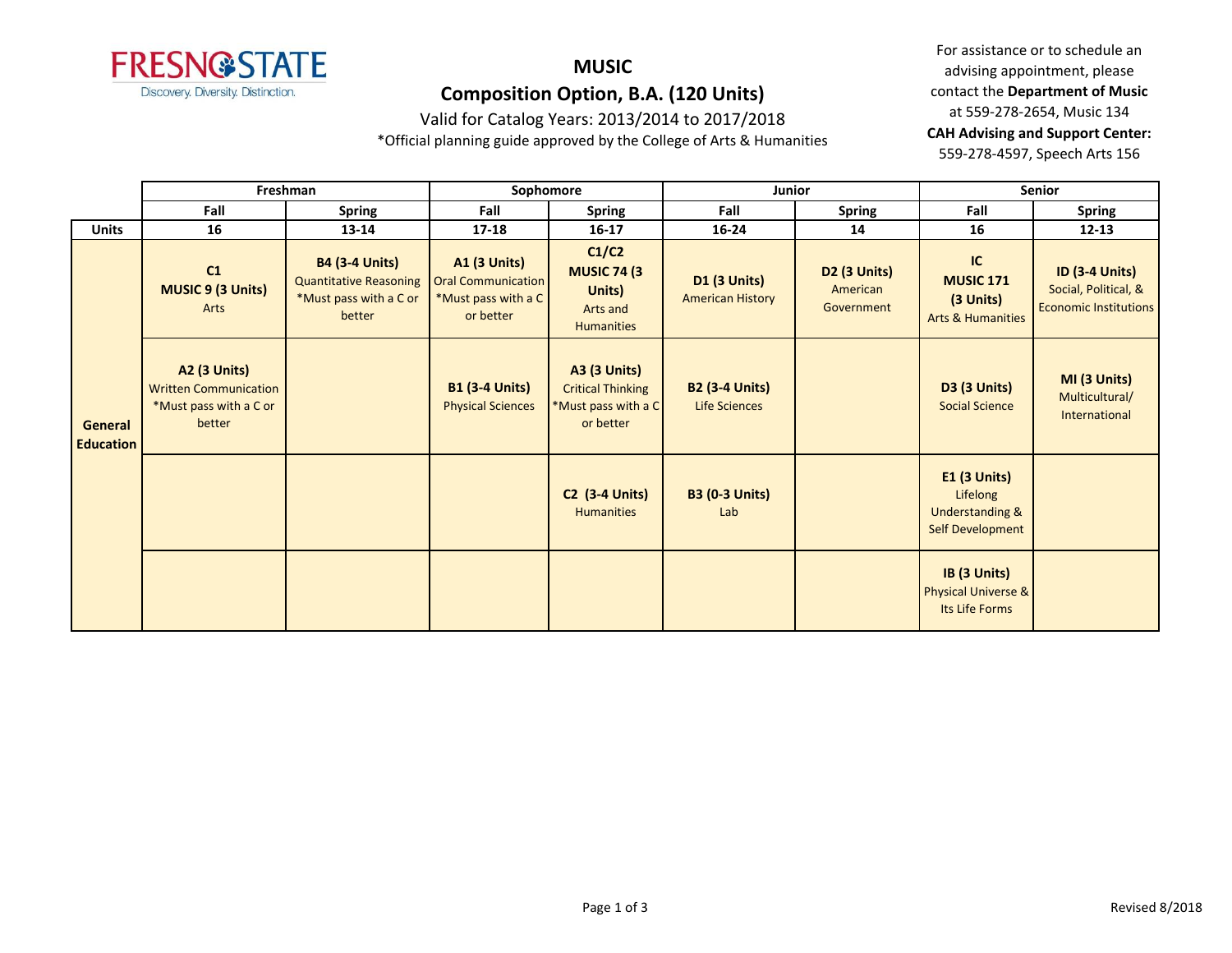

### Valid for Catalog Years: 2013/2014 to 2017/2018

\*Official planning guide approved by the College of Arts & Humanities

|              | Freshman                                                                                                         |                                                                                                                  | Sophomore                                                                                                         |                                                                                  | Junior                                                                            |                                                                                                             | Senior                                                          |                                                                                                                                                   |
|--------------|------------------------------------------------------------------------------------------------------------------|------------------------------------------------------------------------------------------------------------------|-------------------------------------------------------------------------------------------------------------------|----------------------------------------------------------------------------------|-----------------------------------------------------------------------------------|-------------------------------------------------------------------------------------------------------------|-----------------------------------------------------------------|---------------------------------------------------------------------------------------------------------------------------------------------------|
|              | Fall                                                                                                             | <b>Spring</b>                                                                                                    | Fall                                                                                                              | <b>Spring</b>                                                                    | Fall                                                                              | <b>Spring</b>                                                                                               | Fall                                                            | <b>Spring</b>                                                                                                                                     |
| <b>Units</b> | 16                                                                                                               | $13 - 14$                                                                                                        | $17 - 18$                                                                                                         | $16-17$                                                                          | 16-24                                                                             | 14                                                                                                          | 16                                                              | $12 - 13$                                                                                                                                         |
| <b>Major</b> | MUSIC 1A (1 Unit)                                                                                                | MUSIC 1B (1 Unit)<br>[Pre-Req: MUSIC 1A]                                                                         | <b>MUSIC 1C (1 Unit)</b><br>[Pre-Req: MUSIC 1B]                                                                   | <b>MUSIC 1D (1)</b><br>Unit)<br>[Pre-Req: MUSIC<br>1 <sup>C</sup>                | MUSIC 20 (0 Unit)                                                                 | MUSIC 20 (0 Unit)                                                                                           | <b>MUSIC 20 (0)</b><br>Unit)                                    | MUSIC 20 (0 Unit)                                                                                                                                 |
|              | MUSIC 20 (0 Unit)                                                                                                | <b>MUSIC 4B (2 Units)</b><br>[Pre-Req: MUSIC 9]                                                                  | MUSIC 4C (2 Units)<br>[Pre-Req: MUSIC 4B]<br>*Must pass Piano<br>Proficiency Exam<br>after completing<br>MUSIC 4C | <b>MUSIC 20 (0)</b><br>Unit)                                                     | <b>MUSIC 103 (1 Unit)</b>                                                         | MUSIC 103 (1 Unit)                                                                                          | <b>MUSIC 103 (1</b><br>Unit)                                    | <b>MUSIC 103 (1 Unit)</b>                                                                                                                         |
|              | MUSIC 31/131 -<br>39/139 (1 Unit)                                                                                | MUSIC 20 (0 Unit)                                                                                                | MUSIC 20 (0 Unit)                                                                                                 | MUSIC 31/131 -<br>39/139 (1 Unit)                                                | <b>MUSIC 144 (3 Units)</b><br>[Pre-Req: MUSIC 42]                                 | <b>MUSIC 141 (3)</b><br>Units)<br>[Pre-Req: MUSIC 43]<br><b>OR</b><br><b>MUSIC 142 (3)</b><br><b>Ilnits</b> | <b>MUSIC 148 (1)</b><br>Unit)<br>[Pre-Req: 2<br>48; Jury I]     | <b>MUSIC 184 (3</b><br>Units)<br>semesters of MUSIC [Pre-Req: MUSIC 182]                                                                          |
|              | MUSIC 40 (3 Units)<br>[Pre-Req: Concurrent<br>enrollment<br>in MUSIC 9]                                          | MUSIC 31/131 -<br>39/139 (1 Unit)                                                                                | MUSIC 31/131 -<br>39/139 (1 Unit)                                                                                 | <b>MUSIC 43 (3)</b><br>Units)<br>[Pre-Req: MUSIC<br>42]                          | <b>MUSIC 148 (1 Unit)</b><br>[Pre-Req: 2 semesters<br>of<br>MUSIC 48; Jury I]     | <b>MUSIC 148 (1 Unit)</b><br>[Pre-Req: 2 semesters<br>of MUSIC 48; Jury I]                                  | <b>Music Elective</b><br>(2 Units)<br>*With advisor<br>approval | <b>MUSIC 198 (2</b><br>Units)<br>[Pre-Req: Piano<br>Proficiency; Senior<br>standing; approval of<br>major applied music<br>instructor or advisor] |
|              | MUSIC 47 (2 Units)                                                                                               | MUSIC 41 (3 Units)<br>[Pre-Req: MUSIC 40]                                                                        | MUSIC 42 (3 Units)<br>[Pre-Req: MUSIC 41]                                                                         | MUSIC 102, 117,<br>or 118 (1 Unit)                                               | <b>MUSIC 161A (3)</b><br>Units)<br>[Pre-Req: MUSIC 41,<br>74;<br>Junior standing] | <b>MUSIC 161B</b><br>(3 Units)<br>[Pre-Req: MUSIC 41,<br>74;<br>Junior standing]                            |                                                                 |                                                                                                                                                   |
|              | MUSIC 48 (2 Units)<br>[Pre-Req: Pre-Req:<br>MUSIC 47 (may be taken<br>concurrently w/<br>instructor permission)] | MUSIC 48 (2 Units)<br>[Pre-Req: Pre-Req:<br>MUSIC 47 (may be taken<br>concurrently w/<br>instructor permission)] | MUSIC 58 (2 Units)<br>[Pre-Req: MUSIC 41]                                                                         | <b>MUSIC 148 (1</b><br>Unit)<br>[Pre-Req: 2<br>semesters of<br>MUSIC 48; Jury I] | <b>MUSIC 182 (2 Units)</b><br>[Pre-Req: MUSIC 1B,<br>42]                          | <b>MUSIC 183 (3)</b><br>Units)<br>[Pre-Req: MUSIC<br>182]                                                   |                                                                 |                                                                                                                                                   |